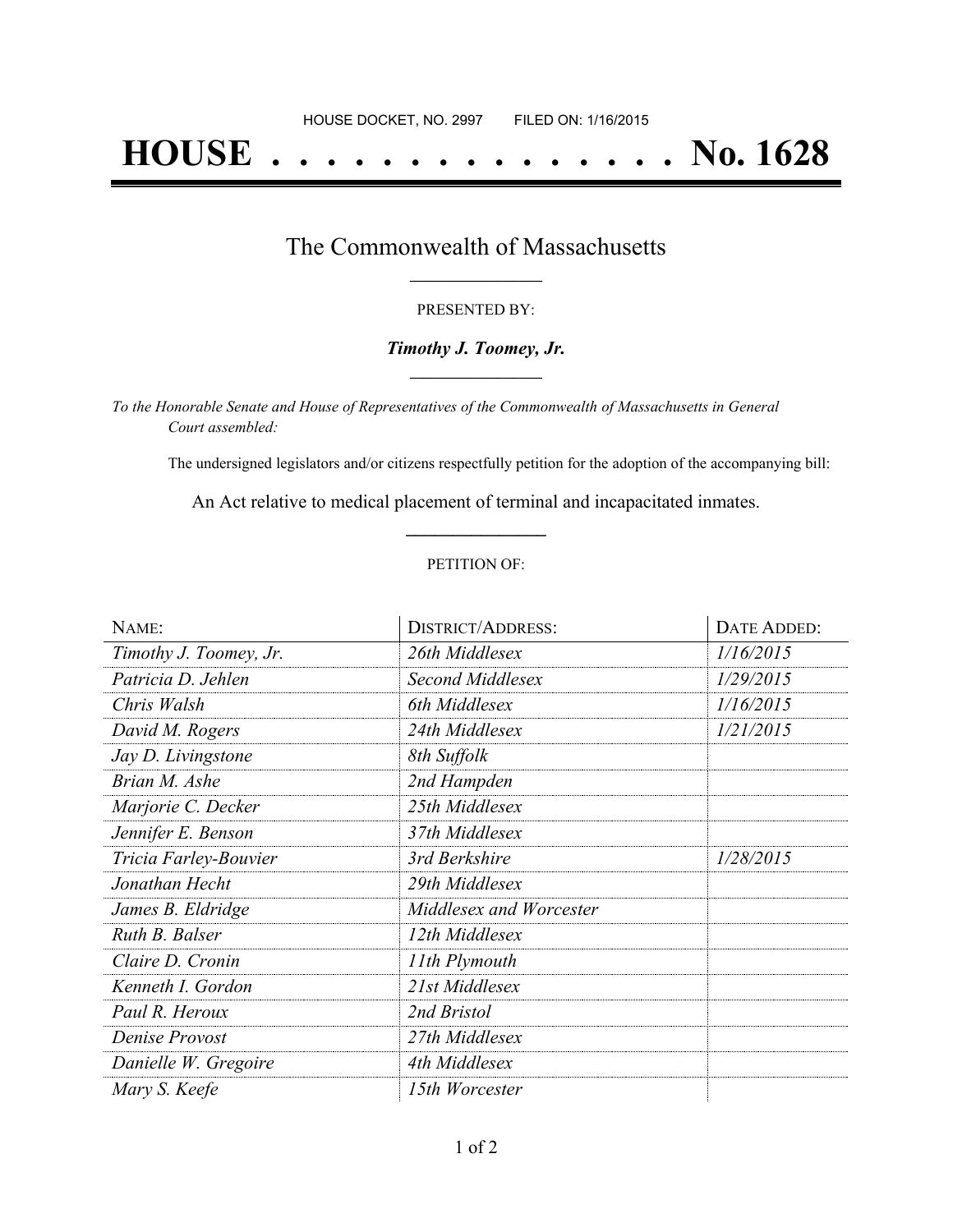| Tom Sannicandro      | 7th Middlesex               |  |
|----------------------|-----------------------------|--|
| Steven Ultrino       | 33rd Middlesex              |  |
| Michael D. Brady     | Second Plymouth and Bristol |  |
| Barbara A. L'Italien | Second Essex and Middlesex  |  |
| <b>Byron Rushing</b> | 9th Suffolk                 |  |
| Ellen Story          | 3rd Hampshire               |  |
| Kay Khan             | 11th Middlesex              |  |
| Paul Brodeur         | 32nd Middlesex              |  |
| Michelle M. DuBois   | 10th Plymouth               |  |
| Sean Garballey       | 23rd Middlesex              |  |
| Sal N. DiDomenico    | Middlesex and Suffolk       |  |
| Benjamin Swan        | 11th Hampden                |  |
|                      |                             |  |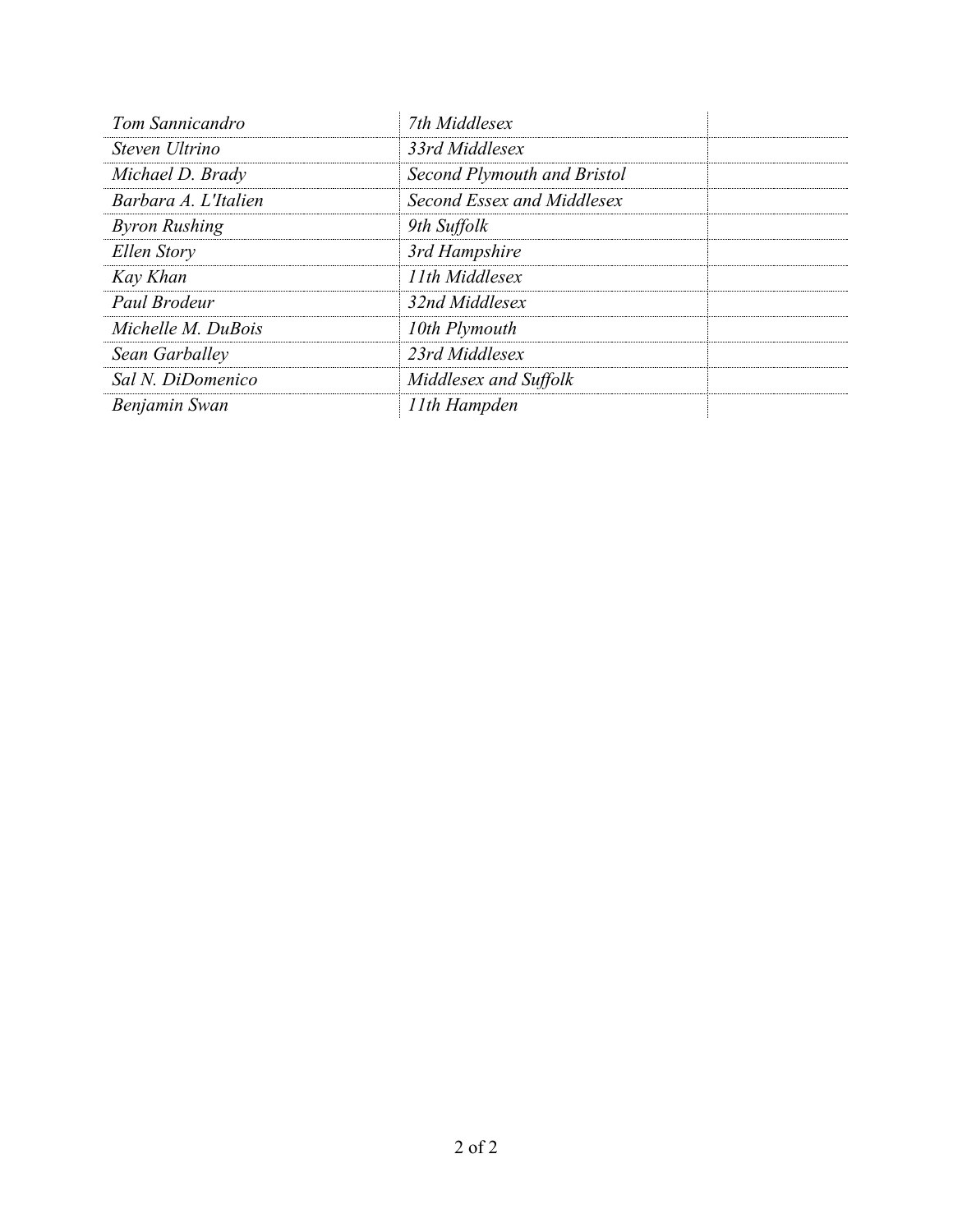## **HOUSE . . . . . . . . . . . . . . . No. 1628**

By Mr. Toomey of Cambridge, a petition (accompanied by bill, House, No. 1628) of Timothy J. Toomey, Jr., and others relative to the criteria for the release of terminally ill inmates to alternative locations of confinement. The Judiciary.

### [SIMILAR MATTER FILED IN PREVIOUS SESSION SEE HOUSE, NO. *1359* OF 2013-2014.]

## The Commonwealth of Massachusetts

**In the One Hundred and Eighty-Ninth General Court (2015-2016) \_\_\_\_\_\_\_\_\_\_\_\_\_\_\_**

**\_\_\_\_\_\_\_\_\_\_\_\_\_\_\_**

An Act relative to medical placement of terminal and incapacitated inmates.

Be it enacted by the Senate and House of Representatives in General Court assembled, and by the authority *of the same, as follows:*

1 SECTION 1: Chapter 127 of the General Laws, as appearing in the 2012 Official Edition,

2 is hereby amended by inserting after section 117A, the following new section:-

 "Section 117B. The Commissioner of the Department of Correction or a Sheriff may petition a Court of original jurisdiction for an Order permitting the transfer of a terminally ill or permanently incapacitated inmate, as certified by the physician or director of medical care at the correctional facility, to receive medically appropriate care at an alternative location, which shall include a hospital, nursing facility, hospice program or other setting where the inmate may receive hospice services from an entity licensed pursuant to section 57D of chapter 111, or residential care facility, provided that the transfer is not inconsistent with public safety. The Commissioner or Sheriff shall monitor all individuals transferred under this section and order the